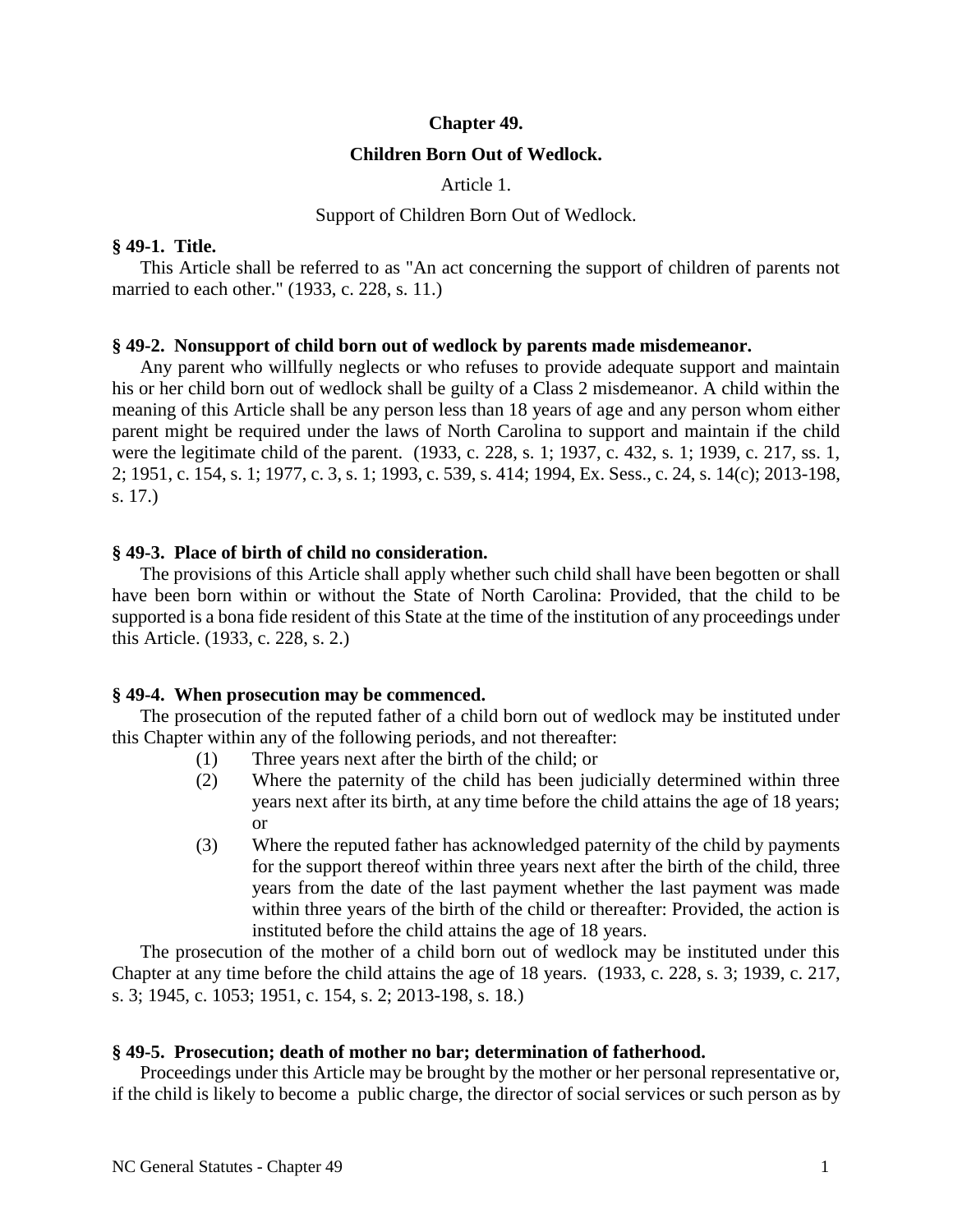law performs the duties of such official in said county where the mother resides or the child is found. Proceedings under this Article may be brought in the county where the mother resides or is found, or in the county where the putative father resides or is found, or in the county where the child is found. The fact that the child was born outside of the State of North Carolina shall not be a bar to proceedings against the putative father in any county where he resides or is found, or in the county where the mother resides or the child is found. The death of the mother shall in no wise affect any proceedings under this Article. Preliminary proceedings under this Article to determine the paternity of the child may be instituted prior to the birth of the child but when the judge or court trying the issue of paternity deems it proper, he may continue the case until the woman is delivered of the child. When a continuance is granted, the courts shall recognize the person accused of being the father of the child with surety for his appearance, either at the next session of the court or at a time to be fixed by the judge or court granting a continuance, which shall be after the delivery of the child. (1933, c. 228, s. 4; 1961, c. 186; 1969, c. 982; 1971, c. 1185, s. 18; 1981, c. 599, s. 13.)

### **§ 49-6. Mother not excused on ground of self-incrimination; not subject to penalty.**

No mother of a child born out of wedlock shall be excused, on the ground that it may tend to incriminate her or subject her to a penalty or a forfeiture, from attending and testifying, in obedience to a subpoena of any court, in any suit or proceeding based upon or growing out of the provisions of this Article, but no such mother shall be prosecuted or subjected to any penalty or forfeiture for or on account of any transaction, matter, or thing as to which, in obedience to a subpoena and under oath, she may so testify. (1933, c. 228, s. 5; 1939, c. 217, s. 5; 2013-198, s. 19.)

### **§ 49-7. Issues and orders.**

The court before which the matter may be brought shall determine whether or not the defendant is a parent of the child on whose behalf the proceeding is instituted. After this matter has been determined in the affirmative, the court shall proceed to determine the issue as to whether or not the defendant has neglected or refused to provide adequate support and maintain the child who is the subject of the proceeding. After this matter has been determined in the affirmative, the court shall fix by order, subject to modification or increase from time to time, a specific sum of money necessary for the support and maintenance of the child, subject to the limitations of G.S. 50-13.10. The amount of child support shall be determined as provided in G.S. 50-13.4(c). The order fixing the sum shall require the defendant to pay it either as a lump sum or in periodic payments as the circumstances of the case may appear to the court. The social security number, if known, of the minor child's parents shall be placed in the record of the proceeding. Compliance by the defendant with any or all of the further provisions of this Article or the order or orders of the court requiring additional acts to be performed by the defendant shall not be construed to relieve the defendant of his or her responsibility to pay the sum fixed or any modification or increase thereof.

The court before whom the matter may be brought, on motion of the State or the defendant, shall order that the alleged-parent defendant, the known natural parent, and the child submit to any blood tests and comparisons which have been developed and adapted for purposes of establishing or disproving parentage and which are reasonably accessible to the alleged-parent defendant, the known natural parent, and the child. The results of those blood tests and comparisons, including the statistical likelihood of the alleged parent's parentage, if available, shall be admitted in evidence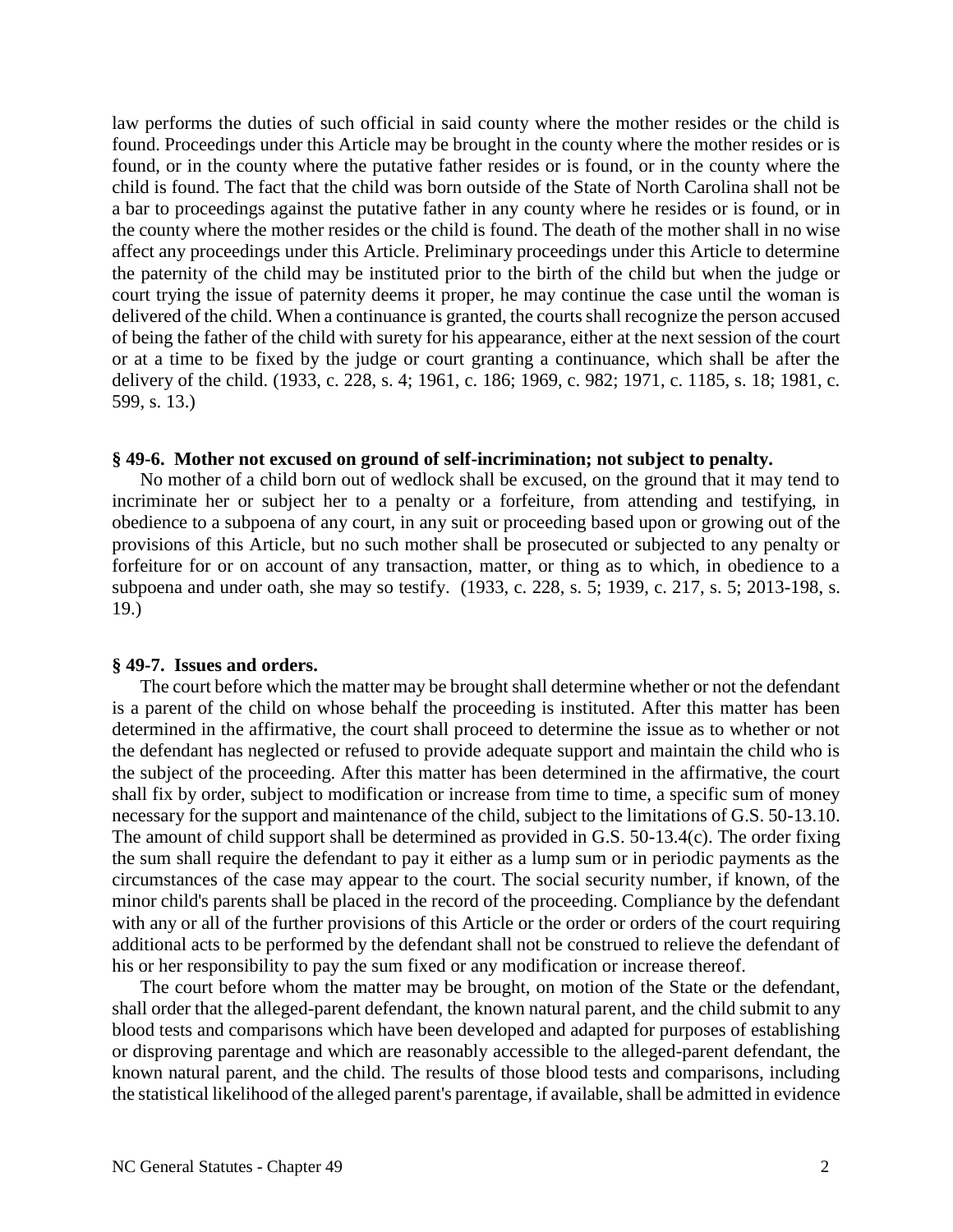when offered by a duly qualified, licensed practicing physician, duly qualified immunologist, duly qualified geneticist or other duly qualified person. The evidentiary effect of those blood tests and comparisons and the manner in which the expenses therefor are to be taxed as costs shall be as prescribed in G.S. 8-50.1. In addition, if a jury tries the issue of parentage, they shall be instructed as set out in G.S. 8-50.1. From a finding on the issue of parentage against the alleged-parent defendant, the alleged-parent defendant has the same right of appeal as though he or she had been found guilty of the crime of willful failure to support a child born out of wedlock. (1933, c. 228, s. 6; 1937, c. 432, s. 2; 1939, c. 217, ss. 1, 4; 1944, c. 40; 1947, c. 1014; 1971, c. 1185, s. 19; 1975, c. 449, s. 3; 1977, c. 3, s. 2; 1979, c. 576, s. 2; 1987, c. 739, s. 1; 1989, c. 529, s. 6; 1997-433, s. 4.1; 1998-17, s. 1; 2013-198, s. 20.)

## **§ 49-8. Power of court to modify orders, suspend sentence, etc.**

Upon the determination of the issues set out in G.S. 49-7 and for the purpose of enforcing the payment of the sum fixed, the court is hereby given discretion, having regard for the circumstances of the case and the financial ability and earning capacity of the defendant and his or her willingness to cooperate, to make an order or orders upon the defendant and to modify such order or orders from time to time as the circumstances of the case may in the judgment of the court require subject to the limitations of G.S. 50-13.10. The order or orders made in this regard may include any or all of the following alternatives:

- (1) Repealed By Session Laws 1994, Extra Session, c. 14, s. 35.
- (2) Suspend sentence and continue the case from term to term;
- (3) Release the defendant from custody on probation conditioned upon the defendant's compliance with the terms of the probation and the payment of the sum fixed for the support and maintenance of the child;
- (4) Order the defendant to pay to the mother of the said child the necessary expenses of birth of the child and suitable medical attention for her;
- (5) Require the defendant to sign a recognizance with good and sufficient security, for compliance with any order which the court may make in proceedings under this Article. (1933, c. 228, s. 7; 1939, c. 217, s. 6; 1987, c. 739, s. 2; 1994, Ex. Sess., c. 14, s. 35.)

## **§ 49-9. Bond for future appearance of defendant.**

At the preliminary hearing of any case arising under this Article it shall be the duty of the court, if it finds reasonable cause for holding the accused for a further hearing, to require a bond in the sum of not less than one hundred dollars (\$100.00), conditioned upon the reappearance of the accused at the further hearing under this Article. This bond and all other bonds provided for in this Article shall be justified before, and approved by, the court or the clerk thereof. (1933, c. 228, s. 8.)

## Article 2.

## Legitimation of Children Born Out of Wedlock.

### **§ 49-10. Legitimation.**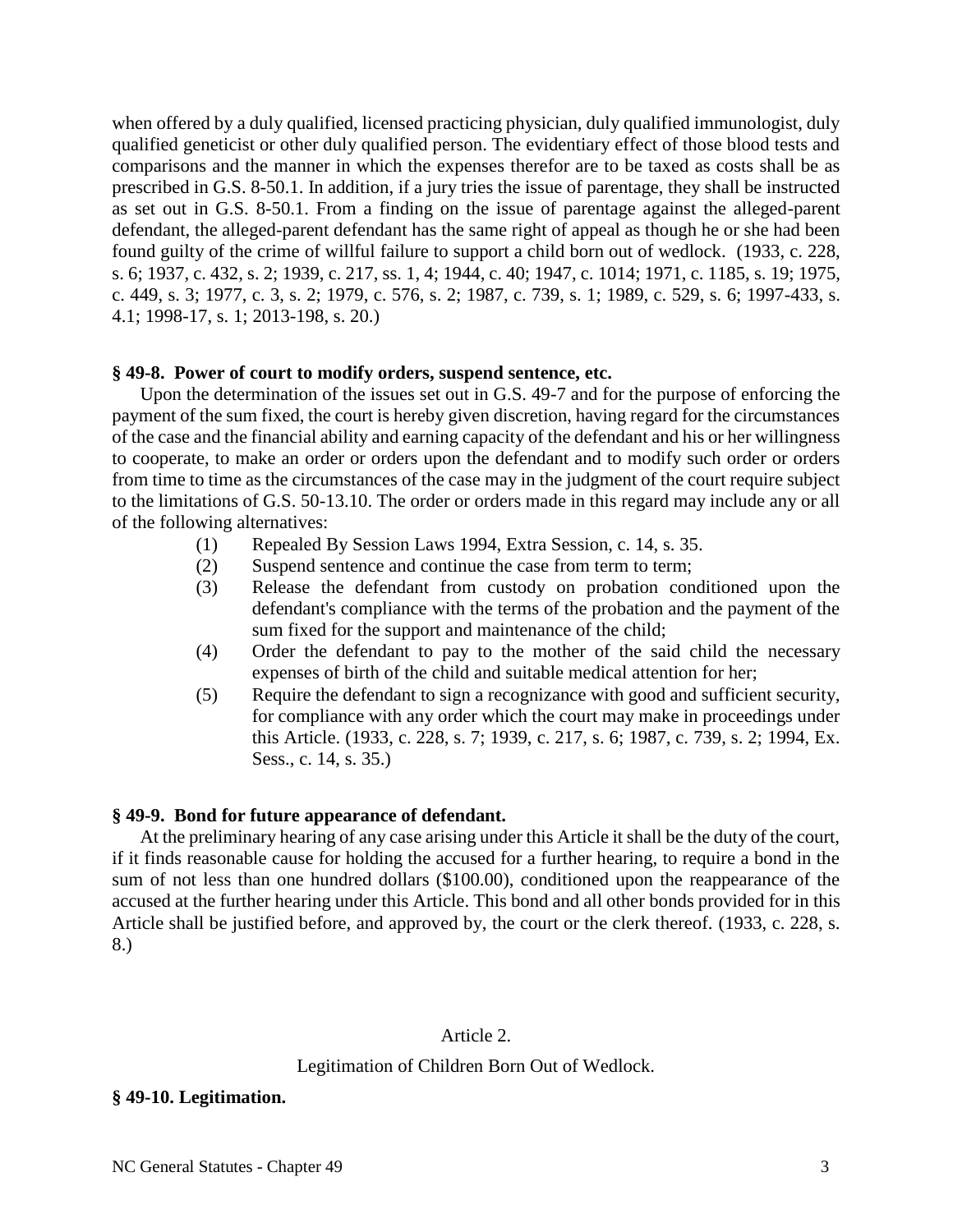The putative father of any child born out of wedlock, whether such father resides in North Carolina or not, may apply by a verified written petition, filed in a special proceeding in the superior court of the county in which the putative father resides or in the superior court of the county in which the child resides, praying that such child be declared legitimate. The mother, if living, and the child shall be necessary parties to the proceeding, and the full names of the father, mother and the child shall be set out in the petition. A certified copy of a certificate of birth of the child shall be attached to the petition. If it appears to the court that the petitioner is the father of the child, the court may thereupon declare and pronounce the child legitimated; and the full names of the father, mother and the child shall be set out in the court order decreeing legitimation of the child. The clerk of the court shall record the order in the record of orders and decrees and it shall be cross-indexed under the name of the father as plaintiff or petitioner on the plaintiff's side of the cross-index, and under the name of the mother, and the child as defendants or respondents on the defendants' side of the cross-index. (Code, s. 39; Rev., s. 263; C.S., s. 277; 1947, c. 663, s. 1; 1971, c. 154; 1977, c. 83, s. 1.)

#### **§ 49-11. Effects of legitimation.**

The effect of legitimation under G.S. 49-10 shall be to impose upon the father and mother all of the lawful parental privileges and rights, as well as all of the obligations which parents owe to their lawful issue, and to the same extent as if said child had been born in wedlock, and to entitle such child by succession, inheritance or distribution, to take real and personal property by, through, and from his or her father and mother as if such child had been born in lawful wedlock. In case of death and intestacy, the real and personal estate of such child shall descend and be distributed according to the Intestate Succession Act as if he had been born in lawful wedlock. (Code, s. 40; Rev., s. 264; C.S., s. 278; 1955, c. 540, s. 2; 1959, c. 879, s. 10; 1963, c. 1131.)

### **§ 49-12. Legitimation by subsequent marriage.**

When the mother of any child born out of wedlock and the reputed father of such child shall intermarry or shall have intermarried at any time after the birth of such child, the child shall, in all respects after such intermarriage be deemed and held to be legitimate and the child shall be entitled, by succession, inheritance or distribution, to real and personal property by, through, and from his father and mother as if such child had been born in lawful wedlock. In case of death and intestacy, the real and personal estate of such child shall descend and be distributed according to the Intestate Succession Act as if he had been born in lawful wedlock. (1917, c. 219, s. 1; C.S., s. 279; 1947, c. 663, s. 2; 1955, c. 540, s. 3; 1959, c. 879, s. 11.)

### **§ 49-12.1. Legitimation when mother married.**

(a) The putative father of a child born to a mother who is married to another man may file a special proceeding to legitimate the child. The procedures shall be the same as those specified by G.S. 49-10, except that the spouse of the mother of the child shall be a necessary party to the proceeding and shall be properly served. A guardian ad litem shall be appointed to represent the child if the child is a minor.

(b) The presumption of legitimacy can be overcome by clear and convincing evidence.

(c) The parties may enter a consent order with the approval of the clerk of superior court. The order entered by the clerk shall find the facts and declare the proper person the father of the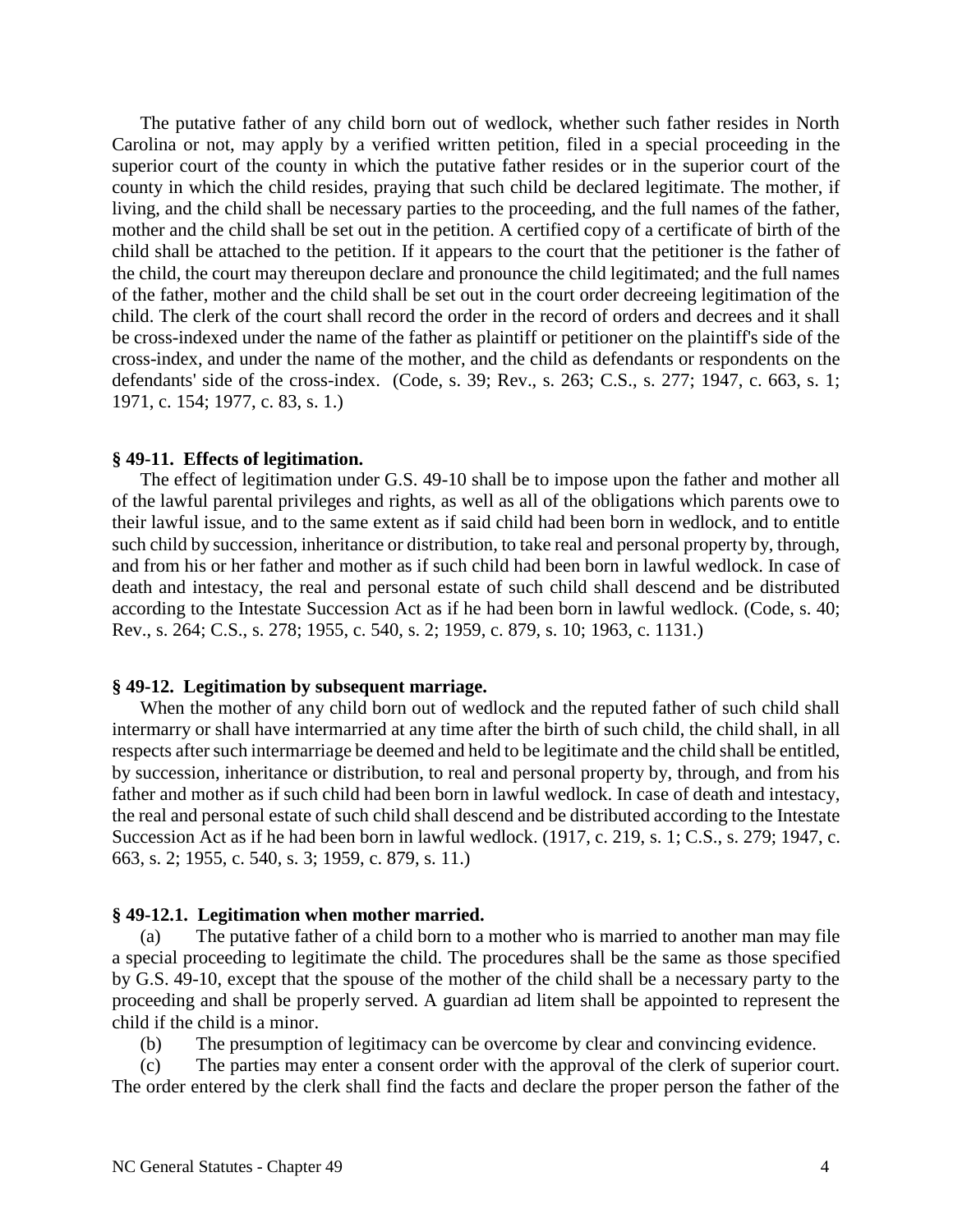child and may change the surname of the child after determination that the change is in the best interests of the child.

(d) The effect of legitimation under this section shall be the same as provided by G.S. 49-11.

(e) A certified copy of the order of legitimation under this section shall be sent by the clerk of superior court under his official seal to the State Registrar of Vital Statistics who shall make a new birth certificate bearing the full name of the father of the child and, if ordered by the clerk after determination that the change is in the best interests of the child, changing the surname of the child. (1991, c. 667, s. 2; 1991 (Reg. Sess., 1992), c. 1030, s. 15; 1997-433, s. 4.9; 1998-17, s. 1; 2019-42, s. 1.)

#### **§ 49-13. New birth certificate on legitimation.**

A certified copy of the order of legitimation when issued under the provisions of G.S. 49-10 shall be sent by the clerk of the superior court under his official seal to the State Registrar of Vital Statistics who shall then make the new birth certificate bearing the full name of the father. The surname of the child shall remain the same except if the mother and father agree and request that the child's surname be changed under G.S. 130A-118 or the court orders a change in surname after determination that the change is in the best interests of the child.

When a child is legitimated under the provisions of G.S. 49-12, the State Registrar of Vital Statistics shall make a new birth certificate bearing the full name of the father upon presentation of a certified copy of the certificate of marriage of the father and mother. The surname of the child shall remain the same except if the mother and father agree and request the child's surname be changed under G.S. 130A-118. (1947, c. 663, s. 3; 1955, c. 951, s. 2; 2019-42, s. 2.)

**§ 49-13.1:** Repealed by Session Laws 2004-203, s. 3, effective August 17, 2004.

### Article 3.

#### Civil Actions Regarding Children Born Out of Wedlock.

### **§ 49-14. Civil action to establish paternity; motion to set aside paternity.**

(a) The paternity of a child born out of wedlock may be established by civil action at any time prior to such child's eighteenth birthday. A copy of a certificate of birth of the child shall be attached to the complaint. The establishment of paternity shall not have the effect of legitimation. The social security numbers, if known, of the minor child's parents shall be placed in the record of the proceeding.

(b) Proof of paternity pursuant to this section shall be by clear, cogent, and convincing evidence.

(c) No such action shall be commenced nor judgment entered after the death of the putative father, unless the action is commenced either:

- (1) Prior to the death of the putative father;
- (2) Within one year after the date of death of the putative father, if a proceeding for administration of the estate of the putative father has not been commenced within one year of his death; or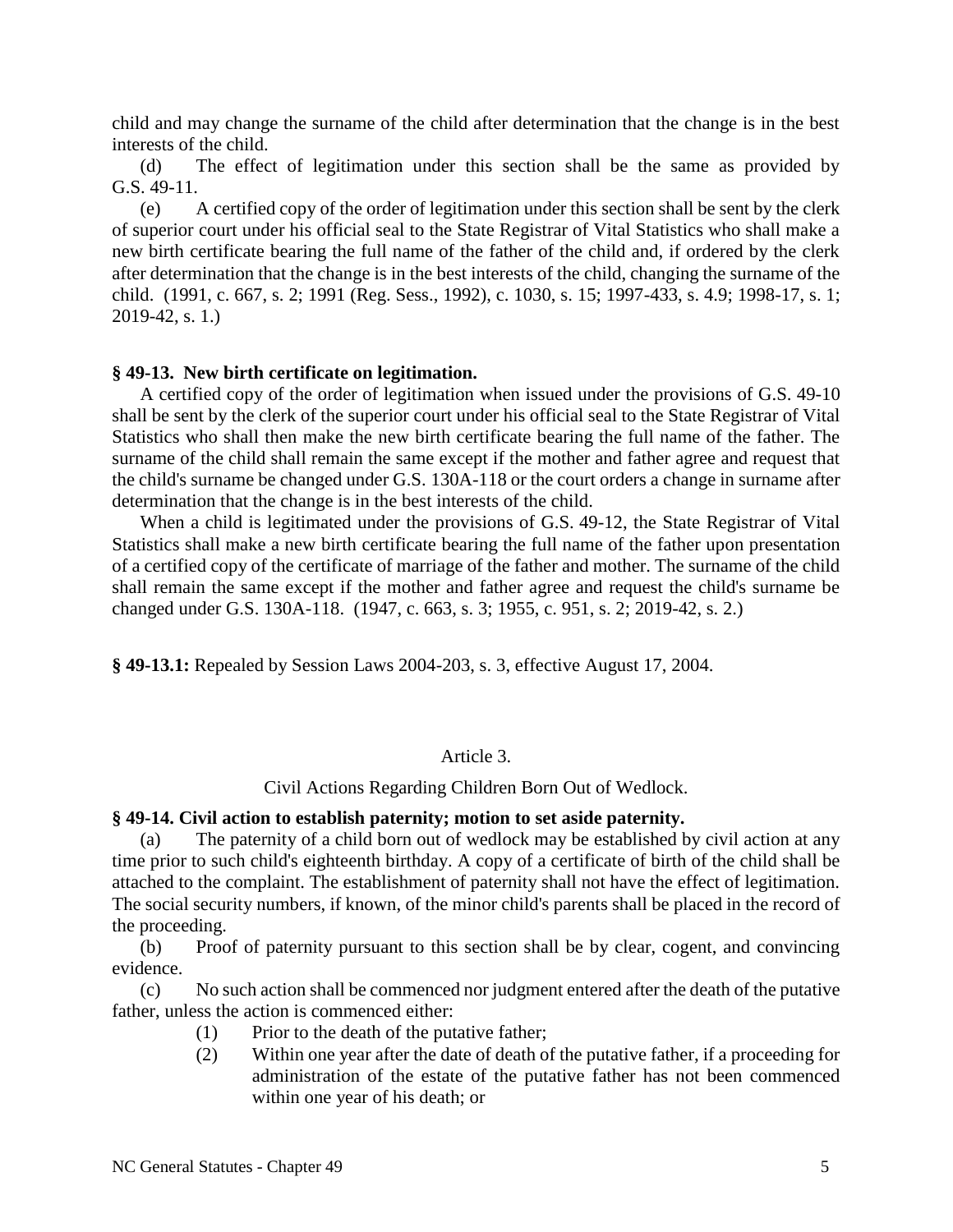(3) Within the period specified in G.S. 28A-19-3(a) for presentation of claims against an estate, if a proceeding for administration of the estate of the putative father has been commenced within one year of his death.

Any judgment under this subsection establishing a decedent to be the father of a child shall be entered nunc pro tunc to the day preceding the date of death of the father.

(d) If the action to establish paternity is brought more than three years after birth of a child or is brought after the death of the putative father, paternity shall not be established in a contested case without evidence from a blood or genetic marker test.

(e) Either party to an action to establish paternity may request that the case be tried at the first session of the court after the case is docketed, but the presiding judge, in his discretion, may first try any pending case in which the rights of the parties or the public demand it.

(f) When a determination of paternity is pending in a IV-D case, the court shall enter a temporary order for child support upon motion and showing of clear, cogent, and convincing evidence of paternity. For purposes of this subsection, the results of blood or genetic tests shall constitute clear, cogent, and convincing evidence of paternity if the tests show that the probability of the alleged parent's parentage is ninety-seven percent (97%) or higher. If paternity is not thereafter established, then the putative father shall be reimbursed the full amount of temporary support paid under the order.

(g) Invoices for services rendered for pregnancy, childbirth, and blood or genetic testing are admissible as evidence without requiring third party foundation testimony and shall constitute prima facie evidence of the amounts incurred for the services or for testing on behalf of the child.

(h) Notwithstanding the time limitations of G.S. 1A-1, Rule 60 of the North Carolina Rules of Civil Procedure, or any other provision of law, an order of paternity may be set aside by a trial court if each of the following applies:

(1) The paternity order was entered as the result of fraud, duress, mutual mistake, or excusable neglect.

(2) Genetic tests establish the putative father is not the biological father of the child. The burden of proof in any motion to set aside an order of paternity shall be on the moving party. Upon proper motion alleging fraud, duress, mutual mistake, or excusable neglect, the court shall order the child's mother, the child whose parentage is at issue, and the putative father to submit to genetic paternity testing pursuant to G.S. 8-50.1(b1). If the court determines, as a result of genetic testing, the putative father is not the biological father of the child and the order of paternity was entered as a result of fraud, duress, mutual mistake, or excusable neglect, the court may set aside the order of paternity. Nothing in this subsection shall be construed to affect the presumption of legitimacy where a child is born to a mother and the putative father during the course of a marriage. (1967, c. 993, s. 1; 1973, c. 1062, s. 3; 1977, c. 83, s. 2; 1981, c. 599, s. 14; 1985, c. 208, ss. 1, 2; 1993, c. 333, s. 3; 1995, c. 424, ss. 1, 2; 1997-154, s. 1; 1997-433, ss. 4.2, 4.10; 1998-17, s. 1; 2005-389, s. 3; 2011-328, s. 1.)

# **§ 49-15. Custody and support of children born out of wedlock when paternity established.**

Upon and after the establishment of paternity pursuant to G.S. 49-14 of a child born out of wedlock, the rights, duties, and obligations of the mother and the father so established, with regard to support and custody of the child, shall be the same, and may be determined and enforced in the same manner, as if the child were the legitimate child of the father and mother. When paternity has been established, the father becomes responsible for medical expenses incident to the pregnancy and the birth of the child. (1967, c. 993, s. 1; 2013-198, s. 23.)